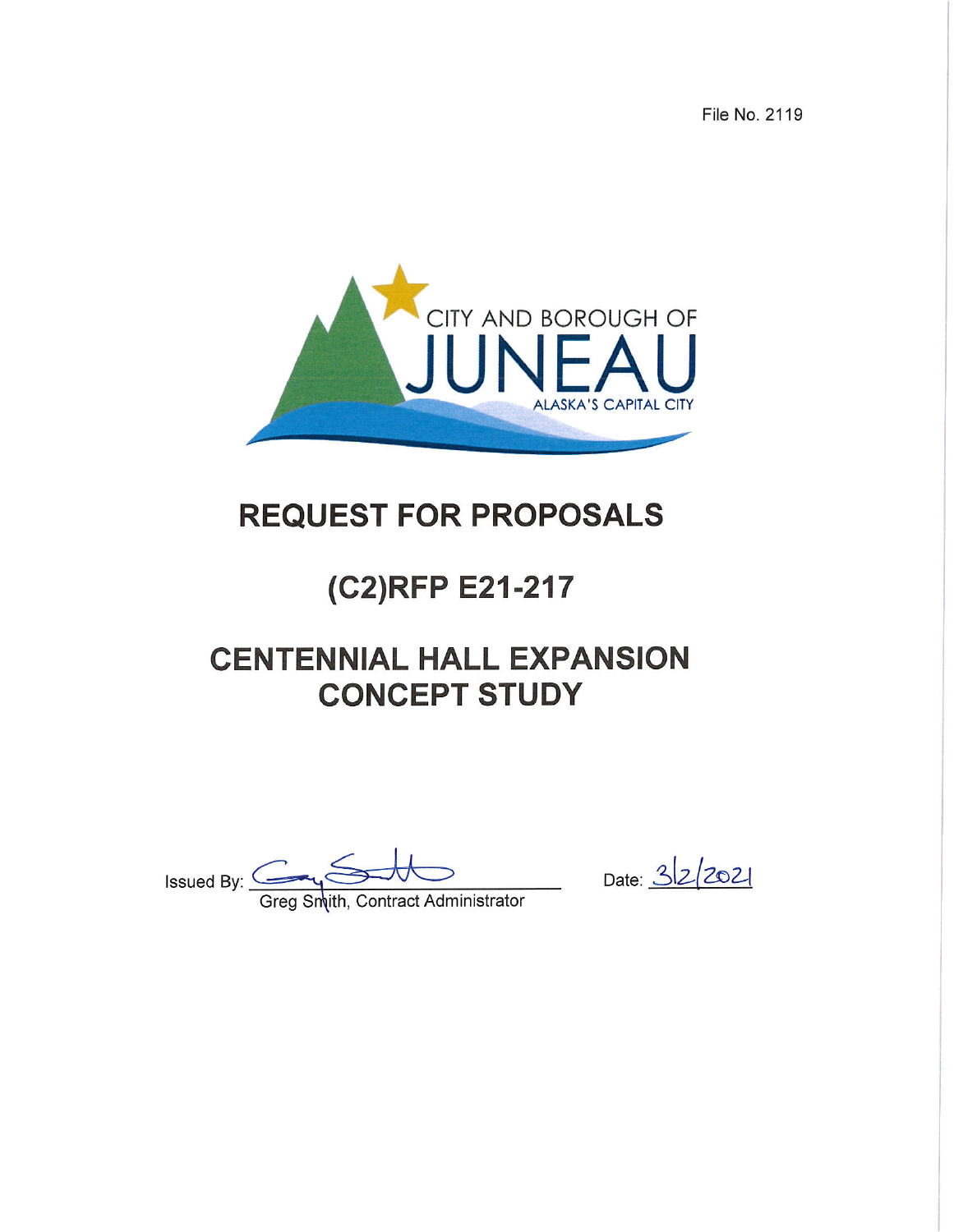#### REQUEST FOR PROPOSALS (RFP) Centennial Hall Expansion Concept Study

(C2) RFP No. E21-217

The City and Borough of Juneau (CBJ) is requesting proposals from qualified consultants to provide a concept study for expanding Centennial Hall and joining it with the New JACC to meet the program needs of Centennial Hall users and the JACC user group.

A non-mandatory pre-proposal conference call will be held at **10:00 a.m., Alaska time on March 8, 2021.** Persons interested in submitting proposals are encouraged to attend. Proposers intending to participate shall request the call-in information from the CBJ Engineering Contracts Division, by emailing contracts@juneau.org by 4:30 p.m., on March 5, 2021.

**PROPOSAL QUESTIONS** should be directed to Greg Smith, Contract Administrator, at (907) 586-0873.

Proposals will be accepted at the CBJ Engineering Department office prior to **2:00 p.m., March 11, 2021**. The proposals may be mailed, emailed, faxed, or hand-delivered.

#### **LOCATION:**

### **MAILING ADDRESS PHYSICAL**  CBJ Engineering Department<br>155 South Seward Street 230 South Franklin Street, 3<sup>rd</sup> Floor<br>Juneau, AK 99801 Juneau, AK 99801 (907) 586-0480 Telephone (907) 586-4530 Fax

The proposals will then be distributed to the Selection Committee for evaluation. This committee's individual evaluations of the proposals will be presented to the City Engineer within seven business days of the proposal due date. The scores will be tallied and announced and the results posted to begin the protest period.

#### **FAX DISCLAIMER:**

It is the responsibility of the Proposer to respond in a timely manner. Proposer use of a fax machine or submitting a response by email shall be at Proposer's sole risk. The CBJ will attempt to keep the fax machine in good working order but will not be responsible for proposals that are late due to mechanical failure, a busy fax machine, or any other cause arising from Proposer's use of a fax machine even if Proposer submits a transmission report or provides other confirmation indicating that the Proposer transmitted a proposal before the submittal deadline. **Proposers are therefore strongly encouraged to confirm receipt of their proposal with CBJ prior to submittal deadline.**

Disadvantaged Business Enterprises are encouraged to respond.

Ad Date: March 3, 2021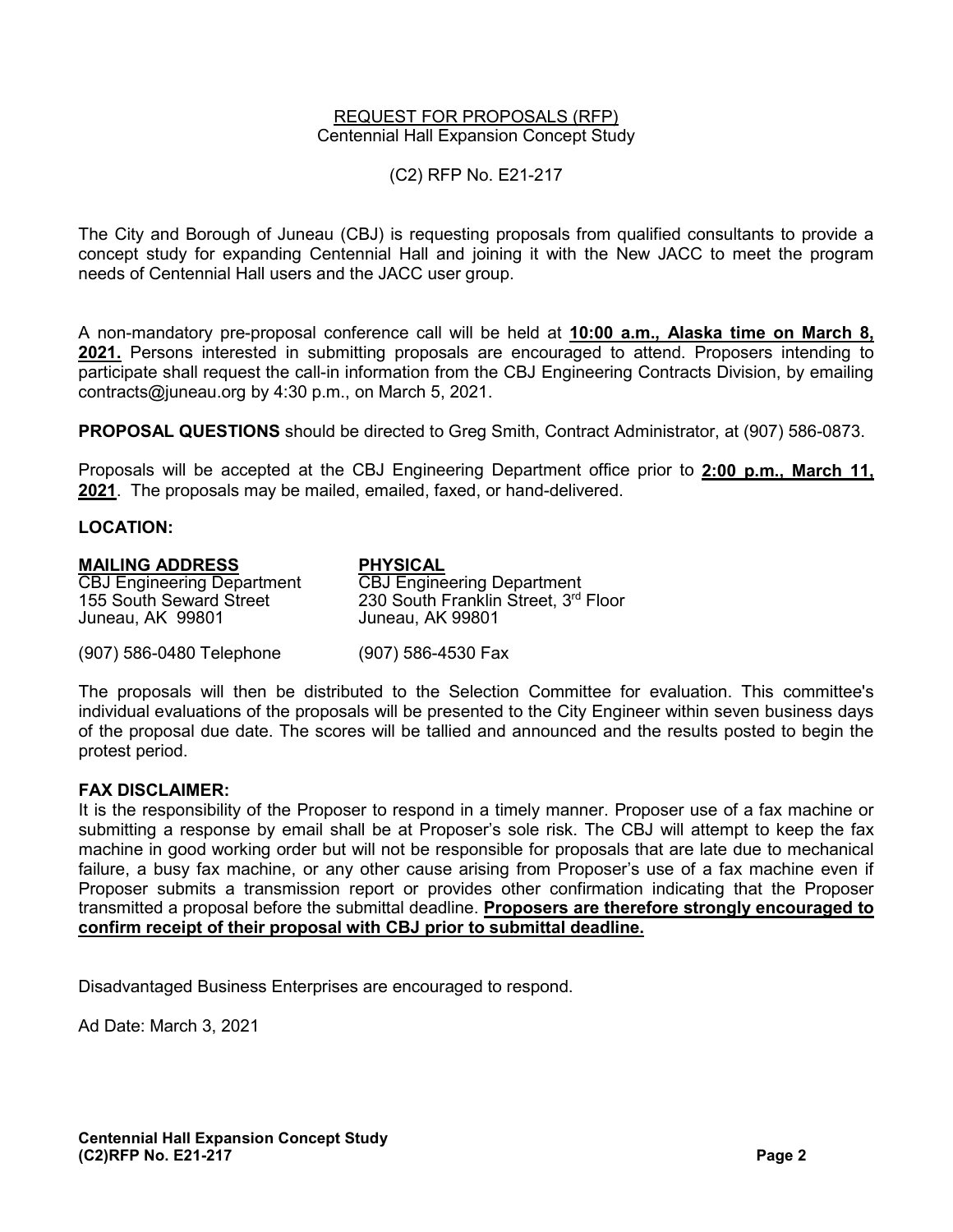#### TABLE OF CONTENTS

#### **1.0 GENERAL INFORMATION**

- 1.1 Purpose<br>1.2 Scope of
- Scope of Services
- 1.3 Completion
- 1.4 Background and Questions<br>1.5 Questions
- Questions
- 1.6 Standard Professional Services Contract Language
- 1.7 Disadvantaged Business Enterprise (DBE)

#### **2.0 RULES GOVERNING COMPETITION**

- 2.1 Pre-Proposal<br>2.2 Proposal Deve
- Proposal Development
- 2.3 Proposal and Submission Requirements

#### **3.0 EVALUATION OF CLASS 2 PROPOSALS**

- 3.1 Criteria
- 3.2 Evaluation Data<br>3.3 Evaluation Proce
- **Evaluation Process**
- **4.0 SELECTION AND AWARD**
- **5.0 INSURANCE REQUIREMENTS**
- **7.0 JUNEAU PROPOSER POINTS**
- **9.0 JUNEAU BUSINESS SALES TAX AND PERSONAL PROPERTY TAX**

**EVALUATION/RANKING FORM**

**ATTACHMENT 1 - SAMPLE CONTRACT**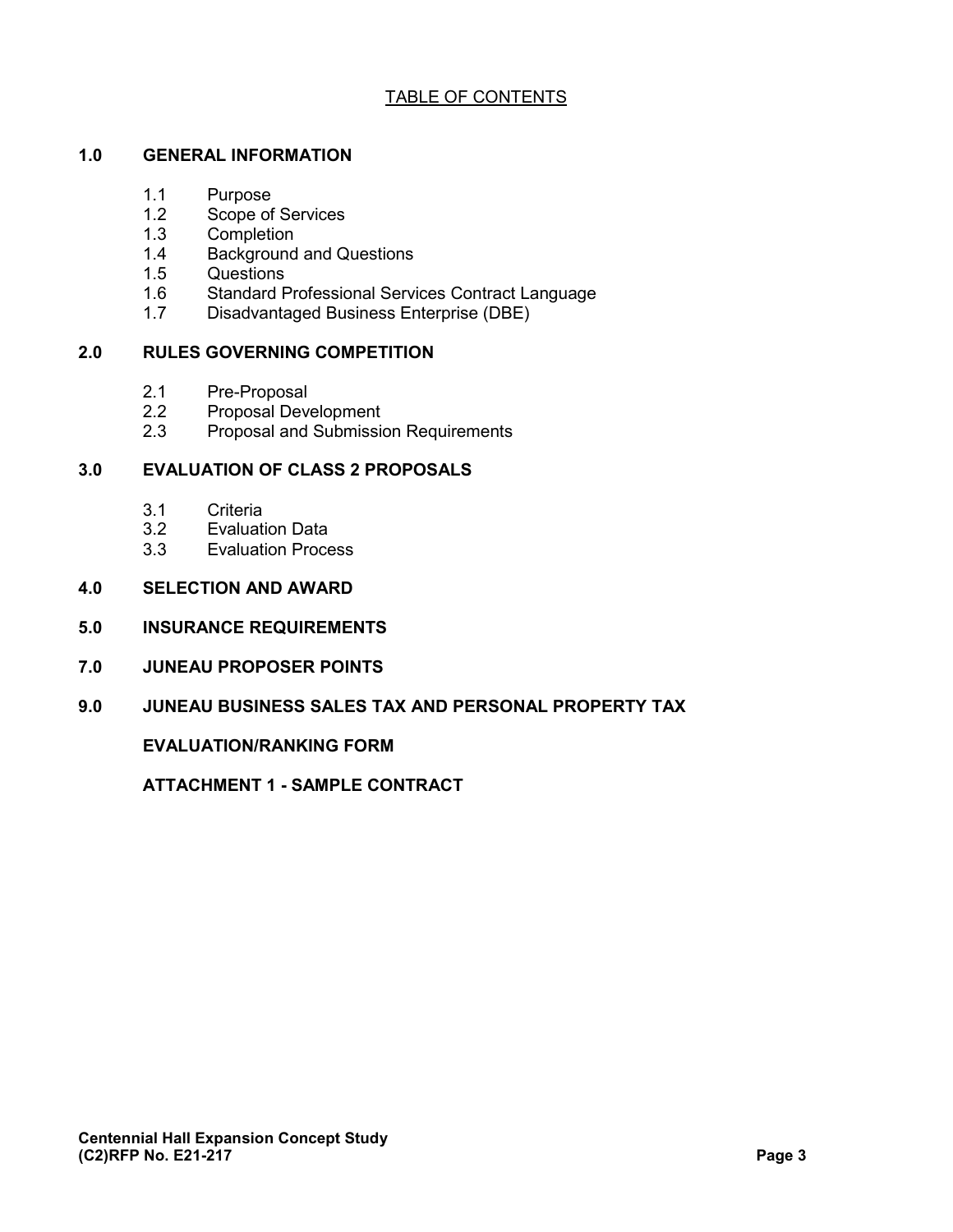#### **1.0 GENERAL INFORMATION**

This Class 2 RFP defines the scope of the project, explains the procedures for selecting a firm to provide the requested services, and defines the documents required to respond to the RFP.

#### **1.1 Purpose**

The purpose of this document is to solicit proposals from qualified consultants to provide Professional Architectural/Engineering (A/E) services for the Centennial Hall Expansion Concept Study.

#### **The Class 2 process is used for acquisition of professional service contracts between \$25,000 and \$50,000 in value.**

#### **1.2 Scope of Services**

- 1. Develop a comprehensive space program for a convention center that addresses both Centennial Hall and the New JACC program needs. Spaces include but are not limited to the following: offices, meeting rooms, ballrooms, community rooms, theater, scene set, practice rooms, sound studio, kitchen, event studio, gallery, retail, dressing rooms, and other support spaces.
- 2. Develop three different concept options for a consolidated Centennial Hall JACC facility that meets the program needs of both organizations, but provides different overall scope and construction value: economy, full-size, and visionary.
- 3. Work with Centennial Hall and New JACC user groups to develop concept options.
- 4. Hold a minimum of two public meetings to collect public feedback on concept options.
- 5. Provide professional cost estimates of the three concept options.
- 6. Provide a concept schedule that identifies key design and construction milestones and includes construction phasing to maintain current programming during the expansion.
- 7. Renderings of the preferred option.

#### **1.3 Completion**

June 28, 2021.

#### **1.4 Background**

Juneau is Alaska's Capital City. The City and Borough of Juneau (CBJ) municipal offices are located at 155 South Seward Street, Juneau, Alaska 99801. The Engineering Department is located on the 3<sup>rd</sup> Floor of the Marine View Center, 230 South Franklin Street, Juneau, Alaska.

#### **1.5 Questions**

Questions regarding this proposal will be answered by:

Greg Smith, Contract Administrator City and Borough of Juneau Engineering Marine View Center - 3<sup>rd</sup> Floor 230 South Franklin Street **Telephone:** (907) 586-0873 Juneau, Alaska 99801 **Fax**: (907) 586-4530

**Email:** Greg.Smith@juneau.org

Office hours are 8:00 a.m. to 4:30 p.m. local time, Monday through Friday.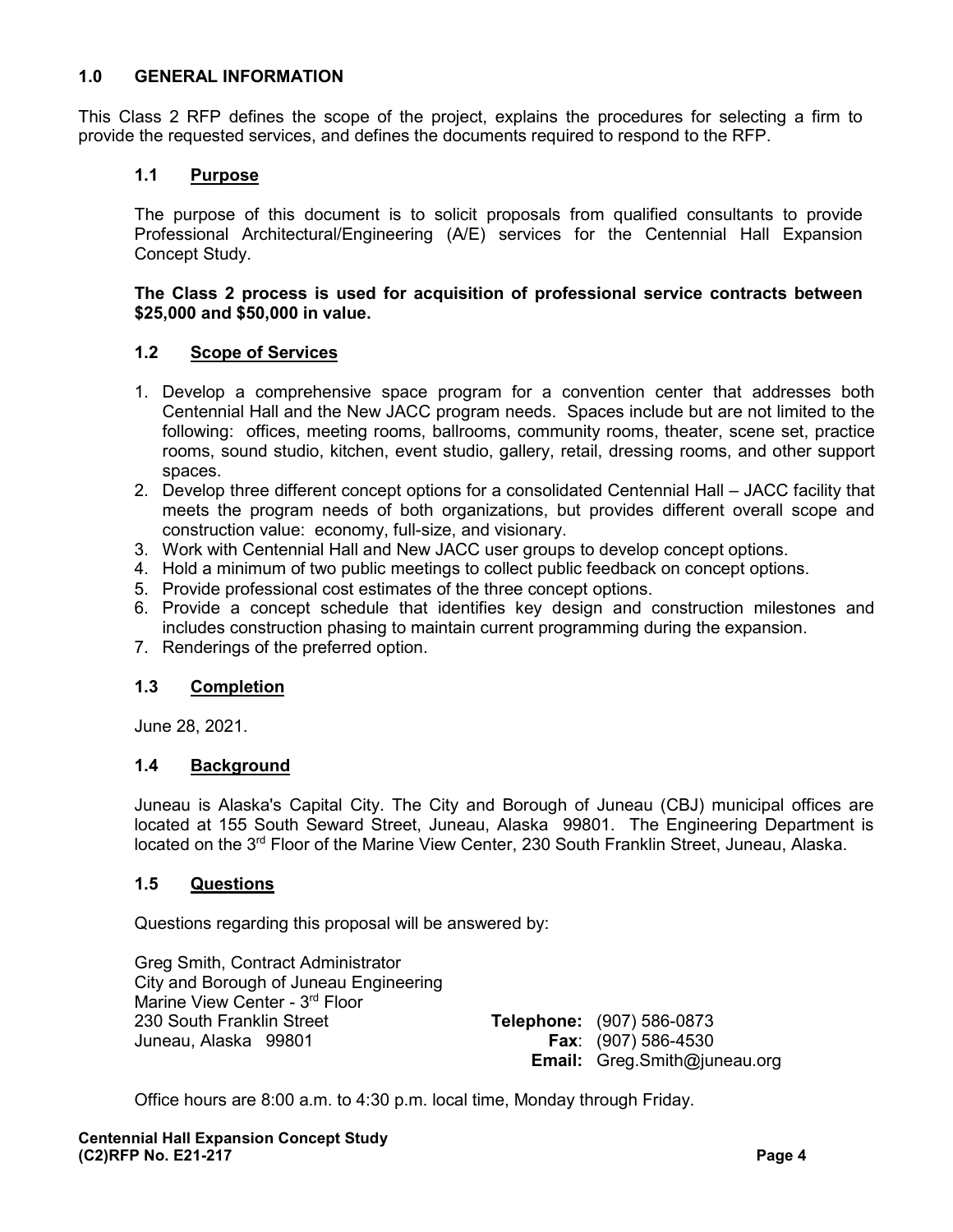#### **1.6 Standard Professional Services Contract Language**

Standard contract clauses, typical design scope of services, compensation based on lump sum and time and expenses, and insurance requirements are shown in Attachment 1 – Sample Contract.

#### **2.0 RULES GOVERNING COMPETITION**

#### **2.1 Examination of the RFP**

Proposers should carefully examine the entire RFP and any addenda thereto, and all related materials and data referenced in the RFP. Proposers should become fully aware of the nature of the services requested and the conditions likely to be encountered in performing the services.

#### **2.2 Proposal Development**

#### 2.2.1 General

The content of proposals will be kept confidential until the selection of the Consultants is publicly announced. All materials submitted in response to this RFP will become the property of the CBJ. One copy shall be retained for the official files of the Engineering Department and will become public record after announcement of the successful Proposer. The CBJ will not return proposals to Proposers. The CBJ reserves the right to reject any or all proposals.

#### 2.2.2 Submission of Proposals

Proposals are to be prepared in such a way as to provide a straightforward, concise delineation of the Consultant's capabilities to satisfy the requirements of this RFP. Emphasis should be concentrated on conformance to the instructions, responsiveness to the RFP requirements, and on completeness and clarity of content.

This solicitation does not commit CBJ to select any Consultant(s) for the requested services. All costs associated with the respondent's preparations and submission shall be the responsibility of the Proposer.

Submission of a proposal indicates acceptance by the proposer of all the terms, conditions and specifications contained within the RFP

Proposals must be received no later than the date and time specified in the RFP. Proposals may be emailed, mailed, faxed, or hand-delivered. Proposals not received by the date and time specified will not be considered.

#### **2.3 Proposal and Submission Requirements**

The response to a Class 2 RFP should be in letter form, not more than five numbered pages in length. The information requested below should be organized in the manner specified in order to achieve a uniform review process and obtain the maximum degree of comparability for the Selection Committee.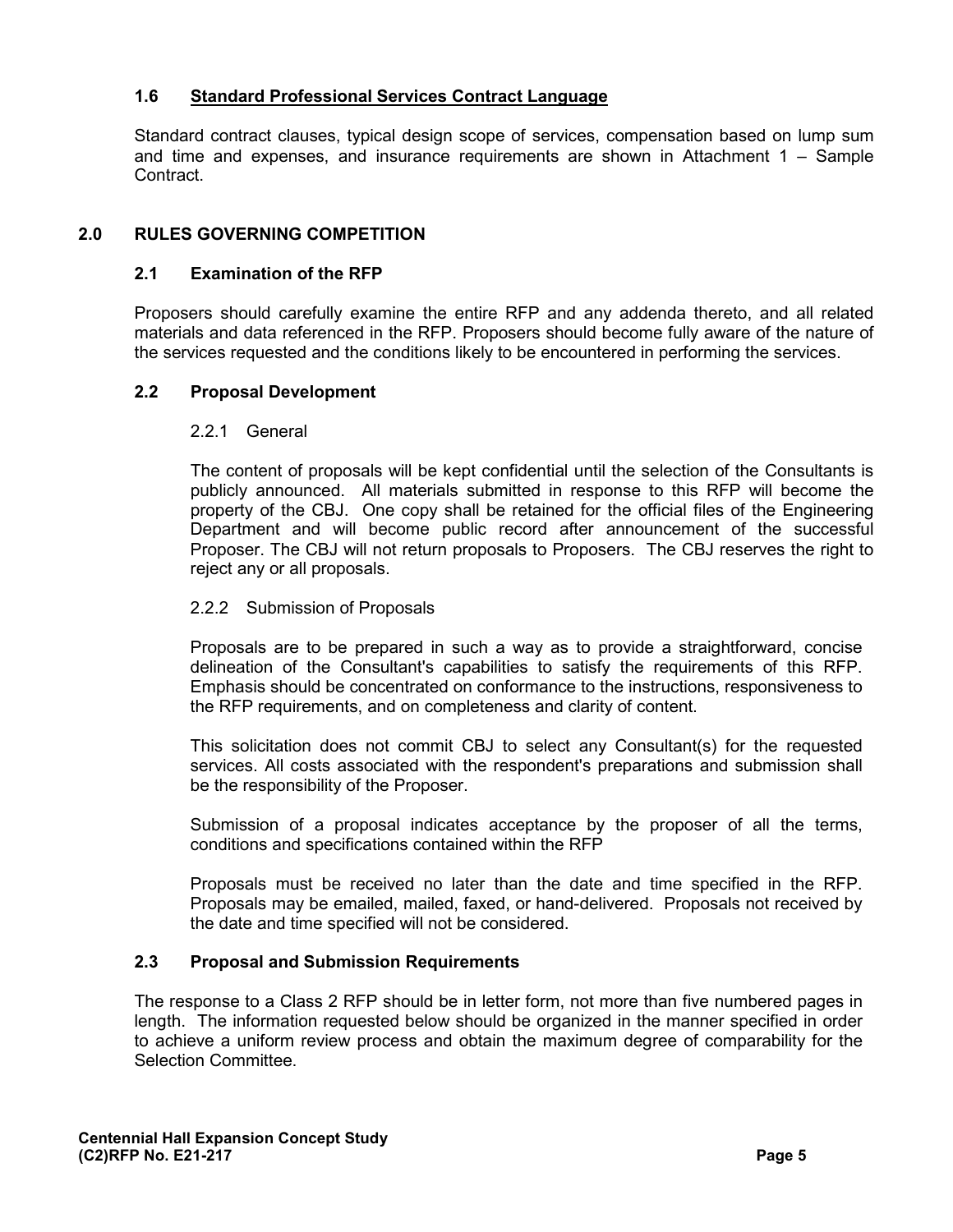- 2.3.1 State the subject of the RFP, the name of the firm, address, telephone and fax numbers, name of a contact person and date of submission.
- 2.3.2 Discuss the firm's understanding of the Scope of Services requested and the firm's proposed method(s) for completing these services.
- 2.3.3 Provide a brief general background of the firm, including specialized experience, capabilities and unique qualifications in the field being solicited. Specify each person who will provide services to the CBJ under this contract, their position and a brief summary of their qualifications. Specify who the primary representative will be for the firm, their availability and anticipated scale of involvement.
- 2.3.4 Discuss the firm's present workload and its capacity to perform the services requested within the time frame stated in the RFP. Provide a proposed time schedule outlining the sequence necessary to complete the requested services by the project deadline. Specify how much priority will be given to the project and who will manage the project.
- 2.3.5 Provide company names, individual contacts and telephone numbers for at least two similar projects that are of the same general concept as requested in this RFP. If referencing CBJ projects, identify the project.
- 2.3.6 Provide the firm's hourly rates. Evaluation will include the hourly rates of pay for personnel to be used on this project. Include a list of reimbursable expenses typical for this type of project.
- 2.3.7 Acknowledge receipt of all addenda.
- 2.3.8 Licenses. Professional registration, as appropriate, for the (Engineer/Architect/Land Surveyor/Landscape Architect) in the State of Alaska at the time of proposal submission is required (Alaska Statute 08.48.281).

If a corporate license is held, the professional licensed in the State of Alaska (in order to obtain a corporate license) must be in responsible charge of the project, as well as the professional stamping the work.

If required by scope, all survey work involving property or boundary surveys must be stamped by a Professional Land Surveyor licensed in the State of Alaska.

All reports prepared by a registered professional licensed in the State of Alaska must be stamped by the registered professional.

The proposal must include a statement indicating that all required corporate, all required professional occupational licenses and all other necessary licenses/certifications are currently held. License/certification numbers must be provided.

If all necessary licenses/certifications are not currently held, the proposal must furnish proof that applications have been made and that the firm/individual is qualified for the license(s)/certification(s).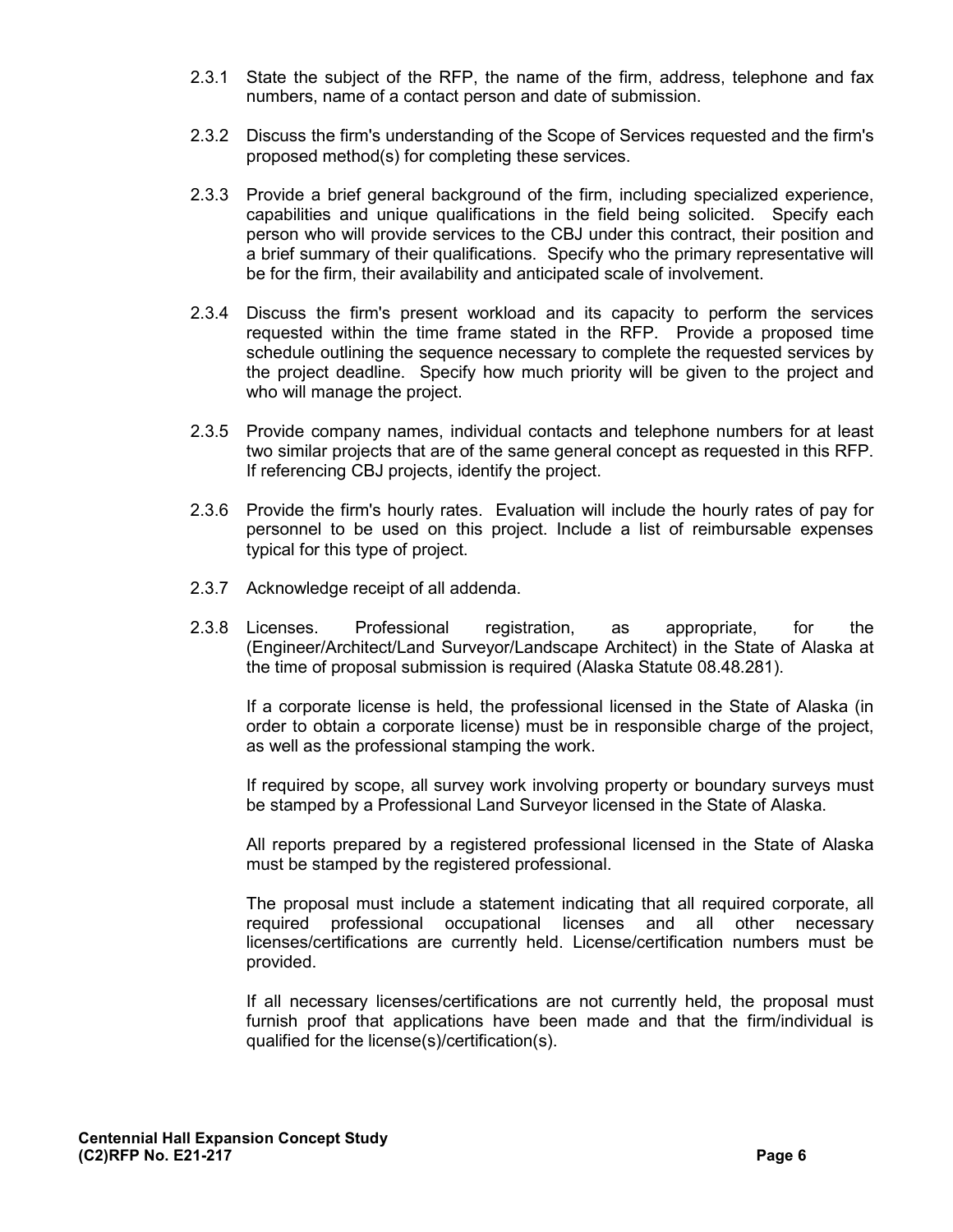#### **3.0 EVALUATION OF CLASS 2 PROPOSALS**

#### **3.1 Criteria**

Proposals will be evaluated using the criteria listed below to ascertain which proposal best meets the needs of the CBJ.

#### **3.2 Evaluation Data**

The Evaluation Data discussed below is presented in an effort to delineate what criteria will be used to score proposals. Please do not include a separate section in your proposal for Evaluation Data. Much of the information discussed and requested below should be included in the proposal as part of the Proposal and Submission Requirements discussed in SECTION 2.3 of this RFP.

#### 3.2.1 Understanding Requested Scope of Services

Proposals will be evaluated according to a demonstrated understanding of the requested scope of services.

#### 3.2.2 Proposed Method to Accomplish the Project

Work schedule and methodology will be evaluated according to completeness and pertinence of the tasks submitted by the Consultant as well as the logic of the overall approach. The proposal should show interest and insight to the specific project.

#### 3.2.3 Firm's Representation

The proposal shall specify readily available personnel to accomplish the desired services. Key personnel shall be named, their roles within the project clearly identified and the specific hourly rate or job class that each of the key personnel will be billed for this project. Other project commitments of key personnel shall also be identified. The level of involvement should be displayed in a way which is consistent with the scale of the project. The qualifications of personnel shall be included.

#### 3.2.4 Capacity of the Firm

Evaluation will be made on the Consultant's ability to perform the desired services within the established schedule. The proposal should discuss the current workload of staff proposed for the requested services.

#### 3.2.5 Firm's Experience with Similar Projects and Specialized Expertise

Evaluation will include assessment of experience with projects of similar scale and scope and any specialized expertise with this type of work. The proposal should succinctly describe these projects and specialized expertise.

#### 3.2.6 Firm's Hourly Rates

Evaluation will include the hourly rates of pay for personnel to be used on this project. Include a list of reimbursable expenses typical for this type of project.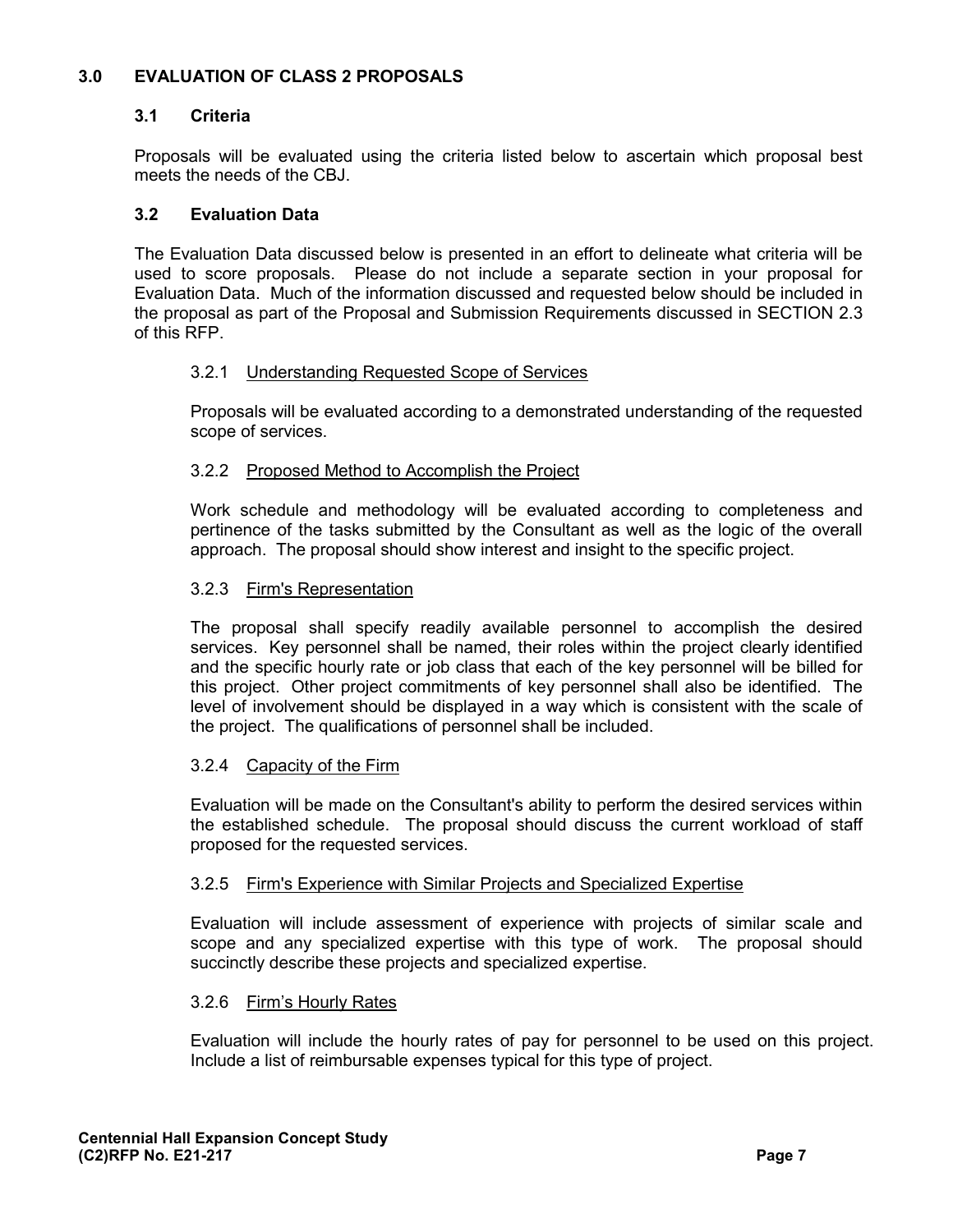#### 3.2.7 Quality of the Proposal

Evaluation will include the clarity and professional quality of the document(s) submitted.

#### 3.2.8 Juneau Proposer according to SECTION 6.0.

#### **3.3 Evaluation Process**

Evaluation of the proposals will be performed by a committee of CBJ personnel. The intent of the CBJ is to make award based on written proposals.

#### **4.0 SELECTION AND AWARD**

An evaluation committee will review, evaluate, score and rank proposals, in accordance with criteria identified on the Evaluation/Ranking sheet located at the end of this RFP. Clarification of submitted material may be requested during the evaluation process. In the event of a tie in the ranking totals, only the raw scores of the Proposals which are tied will be totaled to determine the appropriate ranking. The successful Proposer will be invited into contract negotiations with CBJ.

#### **5.0 INSURANCE REQUIREMENTS**

The insurance requirements for this project are specified in Attachment 1 – Sample Contract, under Appendix C.

#### **6.0 JUNEAU PROPOSER POINTS**

Juneau proposer points shall be awarded if Proposer is determined to be a "Juneau proposer" meeting the criteria of CBJ's Purchasing Ordinance 53.50, section 53.50.010. CBJ Ordinance 53.50 can be viewed electronically at the following internet address: http://www.juneau.org/law/code/purchasing.pdf

A paper copy of the CBJ Purchasing Ordinance is available upon request from the CBJ Engineering Department.

#### **7.0 JUNEAU BUSINESS SALES TAX AND PERSONAL PROPERTY TAX**

Vendors/merchants conducting business within the City are required by law to register with the City for sales and property taxes. Consultants and Subconsultants must be in good standing for all amounts owed to the City prior to award and prior to all contract renewals, but in any event no later than five business days following notification by the City of intent to award. Failure to meet these requirements, if so subject, shall be cause for your bid to be rejected. **To determine if your business is subject to these requirements, or for further information, contact the City Finance Department, Sales Tax Division, at (907) 586-5265 concerning sales tax and the Assessor Division at (907) 586-5268 concerning business personal property and real property tax.** *Note: This criteria for meeting Juneau Proposer requirements have changed. Please review the new requirements and contact the CBJ Engineering Department or Purchasing Division with any questions.*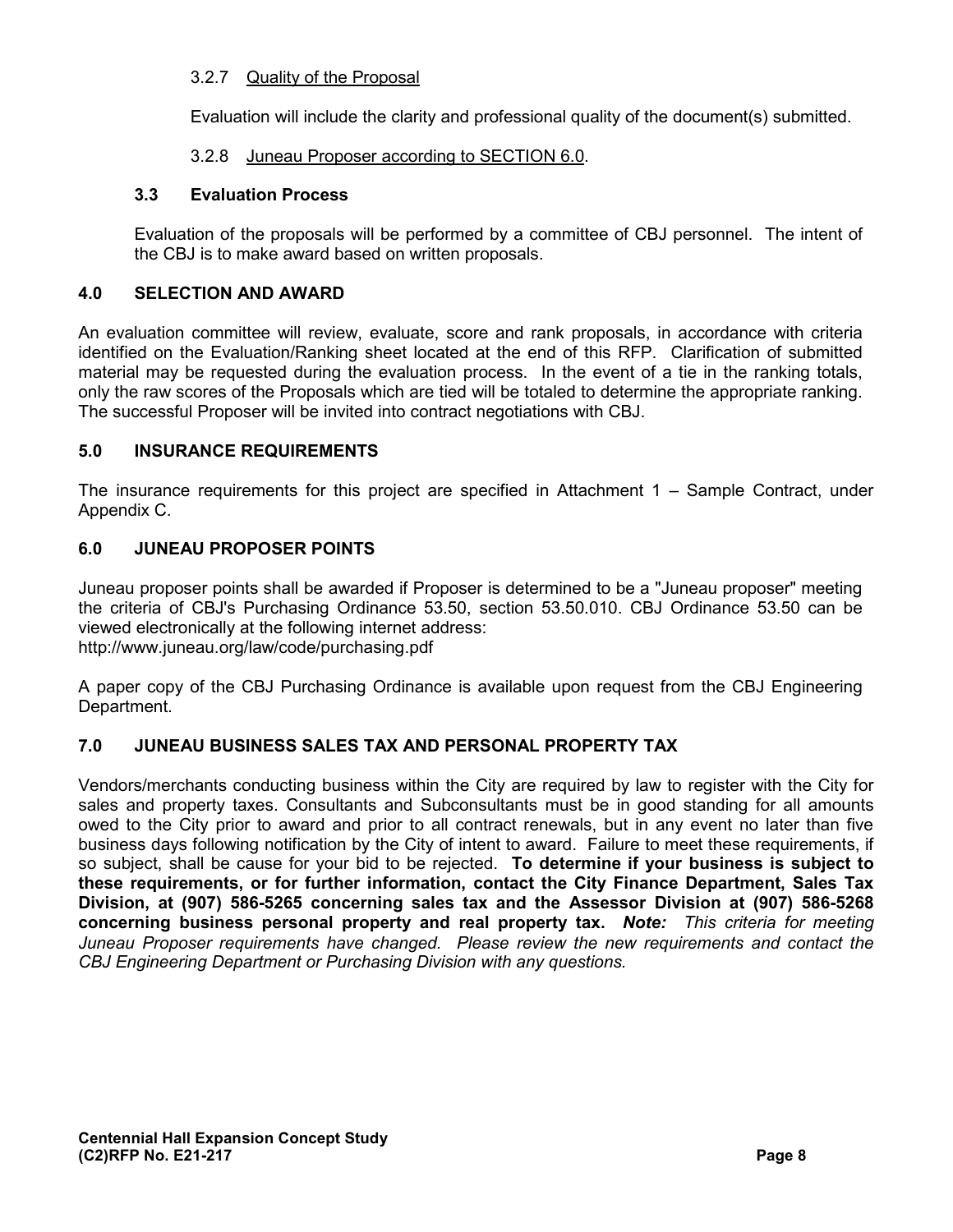| <b>CONSULTING FIRM:</b> |  |
|-------------------------|--|
|-------------------------|--|

SCORED BY: DATE:

#### **EVALUATION/RANKING**

|                                                                       |                                                                   | POINTS AWARDED  |  |
|-----------------------------------------------------------------------|-------------------------------------------------------------------|-----------------|--|
| 3.2.1                                                                 | <b>Understanding Requested Scope of Services</b>                  | $0 - 15$        |  |
| 3.2.2                                                                 | Proposed Method to Accomplish Project                             | $0 - 25$        |  |
| 3.2.3                                                                 | <b>Firm's Representation</b>                                      |                 |  |
|                                                                       | a. Schedule of Available Personnel                                | $0 - 5$         |  |
|                                                                       | b. Scale of Involvement                                           | $0 - 10$        |  |
| 3.2.4                                                                 | Capacity of the Firm                                              | $0 - 10$        |  |
| 3.2.5                                                                 | Firm's Experience with Similar Projects and Specialized Expertise | $0 - 15$        |  |
| 3.2.6                                                                 | <b>Firm's Hourly Rates</b>                                        | $0 - 5$         |  |
| 3.2.7                                                                 | Proposal is:                                                      |                 |  |
|                                                                       | a. Clear and concise                                              | $0 - 5$         |  |
|                                                                       | b. Responsive to Needs of the Project                             | $0 - 5$         |  |
|                                                                       |                                                                   | <b>Subtotal</b> |  |
| The Contracts Administrator will assign points for criterion 8 below. |                                                                   |                 |  |
| 3.2.8                                                                 | Meets the definition of Juneau Proposer.                          | 0 or 5          |  |
|                                                                       |                                                                   |                 |  |
|                                                                       | <b>TOTAL POSSIBLE POINTS</b>                                      | 100             |  |
|                                                                       | <b>INDIVIDUAL RANKING</b>                                         |                 |  |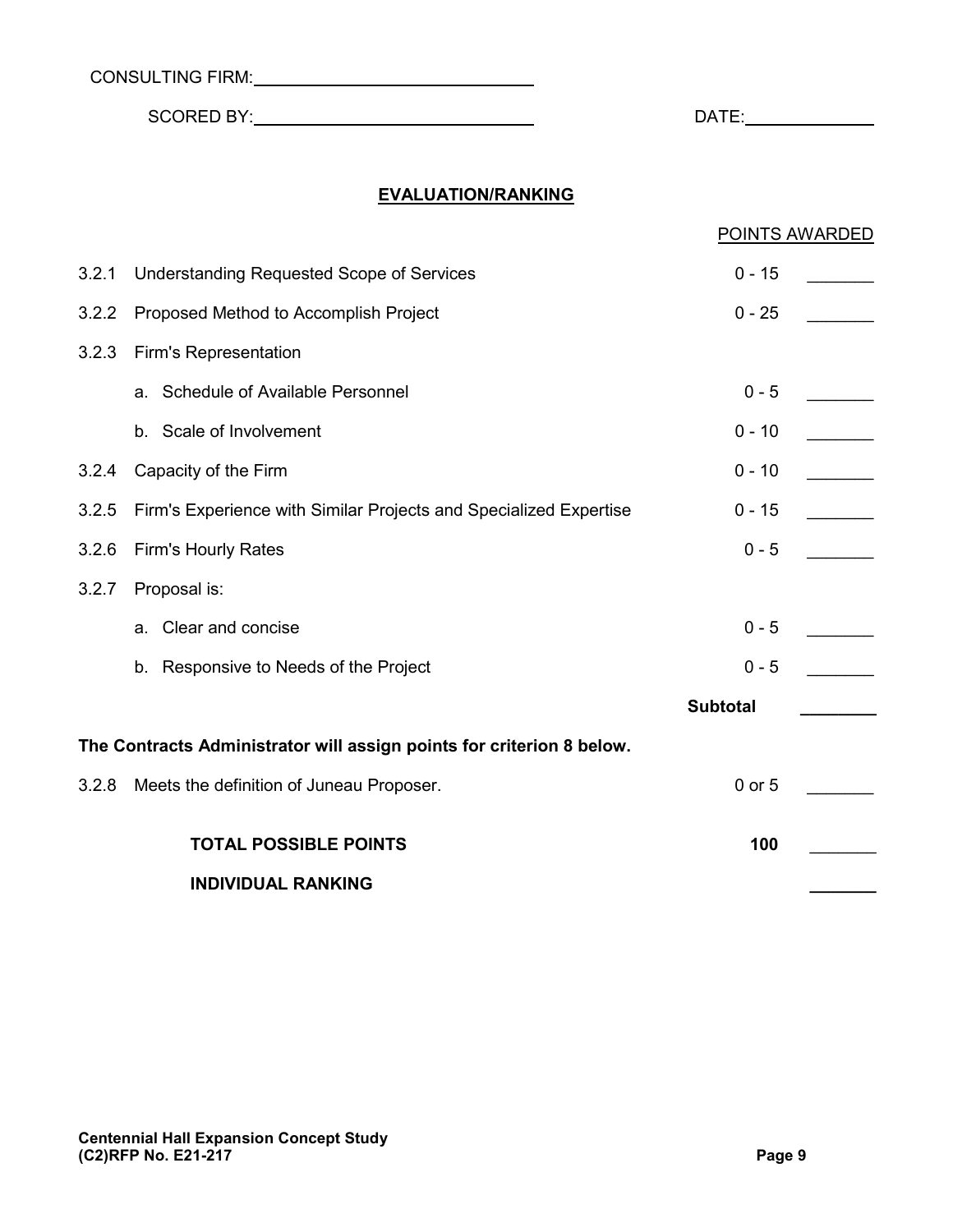

### **ATTACHMENT 1**

#### **PROFESSIONAL SERVICES CONTRACT CENTENNIAL HALL EXPANSION CONCEPT STUDY Contract No. RFP E21-217**

**This Agreement** is entered into by and between the City and Borough of Juneau, Alaska<br>
("City"), and company name ("City"), and  $\frac{\cdot}{\cdot}$  company name  $\frac{\cdot}{\cdot}$  ("Consultant"). address is  $\qquad \qquad$  phone and fax

#### *Witnesseth:*

- **Whereas,** the City desires to engage the Consultant for the purpose of rendering certain professional services, and
- *Whereas,* the Consultant represents that it is in all respects licensed and qualified to perform such services //

*Now, Therefore, the parties agree as follows:* 

**1. CONTRACTUAL RELATIONSHIP.** The parties intend that an independent Consultant/City relationship will be created by this Contract. City is interested only in the results to be achieved, and the conduct and control of the work will lie solely with the Consultant. Consultant is not considered to be an agent or employee of  $/$ City $/$  for any purpose, and the employees of Consultant are not entitled to any benefits that City provides for City's employees. It is understood that the City does not agree to use the Consultant exclusively. It is further understood that the Consultant is free to contract for similar services to be performed for others while it is under contract with the City.

2. SCOPE OF SERVICE. The Consultant shall carry out in a professional and prudent manner all of the services required by the Contract. These services include  $\frac{d}{dt}$  of the services described in Appendix A. Consultant will diligently proceed with the Scope of Services, and will provide such services in a timely manner.

#### **3. PERSONNEL, EQUIPMENT, SUPPLIES, AND LICENSES.**

- (A) Except as noted in Appendix A, the Consultant represents that it has or will secure at its own expense all personnel, equipment, and supplies required in performing the services under this Contract.
- (B) All of the services required hereunder will be performed by the Consultant or under its supervision.
- (C) None of the work or services covered by this Contract shall be subcontracted without prior written approval of the Contract Administrator.
- (D) Consultant warrants that it is fully licensed under all applicable local, state, and federal laws to perform the services to be provided hereunder.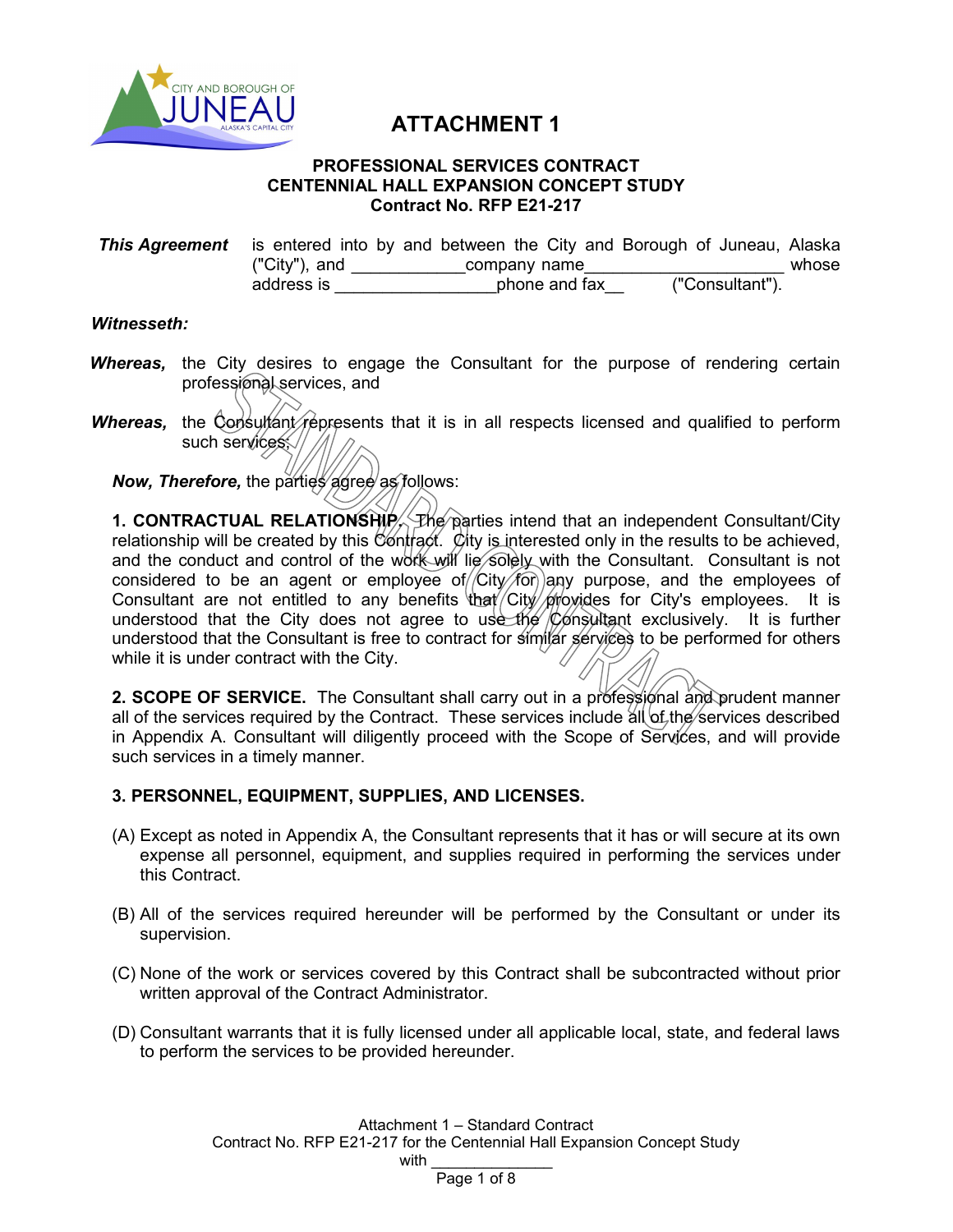**4. TIME OF PERFORMANCE.** The services of the Consultant are to commence after the execution of the Contract and issuance of Notice to Proceed and Purchase Order. All work shall be completed no later than the time specified in Appendix A. Amendment to this Contract may be made upon mutual, written agreement prior to the contract expiration date.

**5. REPORTING.** Except as authorized within Appendix A, the City's primary representative for this Contract shall be Nathan Coffee. The City Manager shall be an alternate representative. The City shall not be liable for Consultant's expenses incurred in reliance on directions received from any other municipal officer or employee. The Consultant's representative shall be

**6. COMPENSATION.** The City agrees to pay the Consultant according to the schedule attached as Appendix B. The Consultant's estimated fee schedule is attached to Appendix B.

\_\_\_\_\_\_\_\_\_\_\_\_\_\_\_\_\_\_\_\_\_\_\_\_.

**7. TERMINATION OF CONTRACT FOR CAUSE.** If, through any cause, except causes beyond the control of the Consultant, the Consultant shall fail to fulfill in a timely and proper manner its obligations under this Contract; or if the Consultant shall violate any of the covenants, agreements, or stipulations of this Contract, the City shall have the right to terminate this Contract by giving written  $m$  to the Consultant of such termination and specifying the effective date thereof, at least ten days before the effective date of such termination. In that event, all finished or unfinished documents, or other data, in whatever form, prepared by the Consultant under this Contract shall,  $\frac{1}{2}$  the  $\frac{1}{2}$  option of the City, become its property, and the Consultant shall be entitled to receive just and equitable compensation for any satisfactory work completed on such documents and materials, not to exceed the Contract amount.

**8. TERMINATION FOR CONVENIENCE OF CITY.** The City may terminate this Contract at any time by giving written notice to the Consultant of such termination and specifying the effective date thereof, at least thirty days before the effective day of such termination. In that event, all finished or unfinished documents and other materials as described in paragraph 7 above shall, at the option of the City become its property, and the Consultant  $\hat{w}$   $\hat{w}$   $\hat{p}$   $\hat{p}$  an amount not to exceed the sum set forth in Appendix B for work satisfactorily completed on or before the date of termination, less payments of compensation previously made.

**9. CONTRACT AGREEMENT.** All parties mutually agreed to the terms of this Contract. The Contract should not be construed in favor of or against any party. This Contract contains the entire agreement between the parties; there are no other promises, terms, conditions, or obligations other than those contained herein; and this Contract shall supersede all previous communications, representations or agreements, either oral or written, between the parties.

**10. CHANGES.** The City may, from time to time, require changes in the scope of services to be performed under this Contract. Such changes, including any increase or decrease in the amount of the Consultant's compensation, must be mutually agreed upon in writing before they will be regarded as part of this Contract.

**11. EQUAL EMPLOYMENT OPPORTUNITY.** The Consultant will not discriminate against any employee or applicant for employment because of race, color, religion, sex, or national origin.

Attachment 1 – Standard Contract **12. CONFLICTS OF INTEREST.** Consultant agrees that no employee of the City who has exercised or will exercise any authority over the specifications, procurement, supervision or payment for this Contract, and no member of the employee's immediate family, has had or will have any direct or indirect financial interest in this Contract. If the Consultant learns of any such

Contract No. RFP E21-217 for the Centennial Hall Expansion Concept Study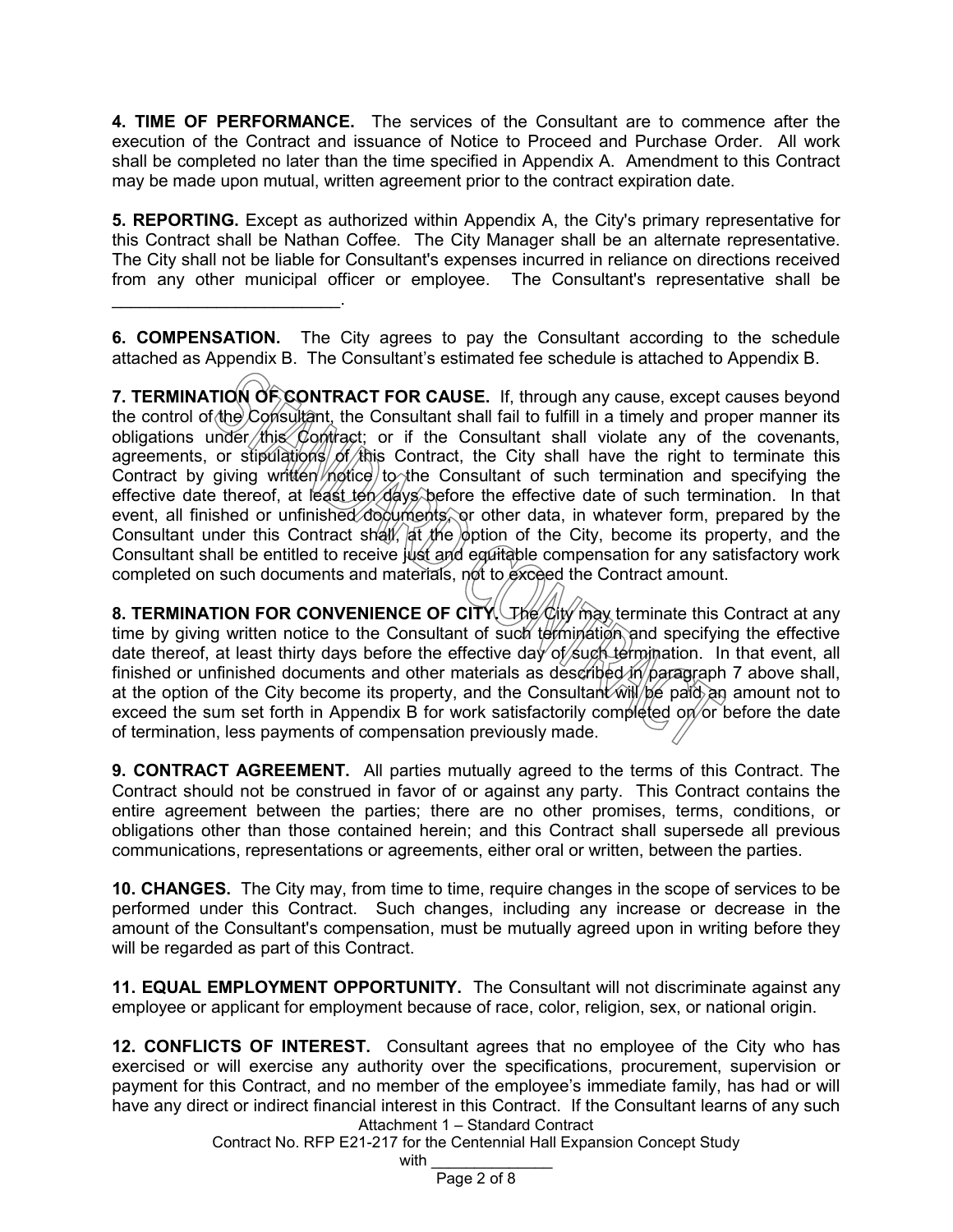interest, the Consultant shall without delay inform the City Attorney or one of the officers specified in Paragraph 5.

**13. ETHICS.** Consultant shall discharge its duties fairly, impartially and maintain a standard of conduct that competently serves the City and the interests of the City. Consultant shall at all times exercise unbiased judgment when performing its duties under this contract.

**14. PUBLIC RELATIONS.** Consultant shall issue press releases, respond to press inquiries, make public speeches, appear on broadcast media or otherwise engage in public relations regarding the project only with the specific approval of the CBJ Project Manager.

**15. ELECTED OFFICIALS.** The Consultant shall respond to project-related inquiries from elected officials by providing impartial, factual information, but shall not initiate contact or attempt to persuade an elected official to agree with any viewpoint or to take any official action. The Consultant will promptly notify the Project manager of any request by an elected official for project-related information.

**16. ASSIGNABILITY.** The Consultant shall not assign any interest in this Contract and shall not transfer any interest in the same without the prior written consent of the City; however, claims for money due or to become due to the Consultant from the City under this Contract may be assigned to a bank, trust company, or other financial institution without approval. Notice of any such assignment or transfer shall be *furnished* promptly to the City.

**17. FINDINGS CONFIDENTIAL.** Any information given to or prepared by the Consultant under this Contract which the City requests to be kept as confidential shall not be made available to any individual or organization by the Consultant without the prior written approval of the City.

**18. IDENTIFICATION OF DOCUMENTS.** All reports, maps, and other documents completed as a part of this Contract, other than documents exclusively for internal use within the City, shall carry a City notation or logo as directed by the City.

**19. PUBLICATION, REPRODUCTION, AND USE OF MATERIALS.** No services, information, computer program elements, reports or other deliverables which may have a potential patent or copyright value produced in whole or in part under this Contract shall be subject to copyright in the United States or any other country.

If a copyright applies by law to the work produced under this Contract, that copyright will either be signed over to the City or the City will be given unrestricted license to the copyright. The City shall have unrestricted license to publish, disclose, distribute, and otherwise use, in whole or in part, any reports, data, or other materials prepared under this Contract. If this Contract includes architectural and/or engineering design services, any use of the design features or details produced under this Contract on other City facilities will be at the City's risk.

**20. RECORDS.** During performance and after termination of this Contract, each party shall make available to the other party for inspection and copying, all records, whether external or internal, having any relevance to this Contract.

**21. INSURANCE REQUIREMENTS.** Consultant has secured and agrees to keep and maintain in full force and effect, at its own expense, the insurance approved by CBJ Risk Management as outlined in Appendix C. At least 30 days prior to the cancellation, non-renewal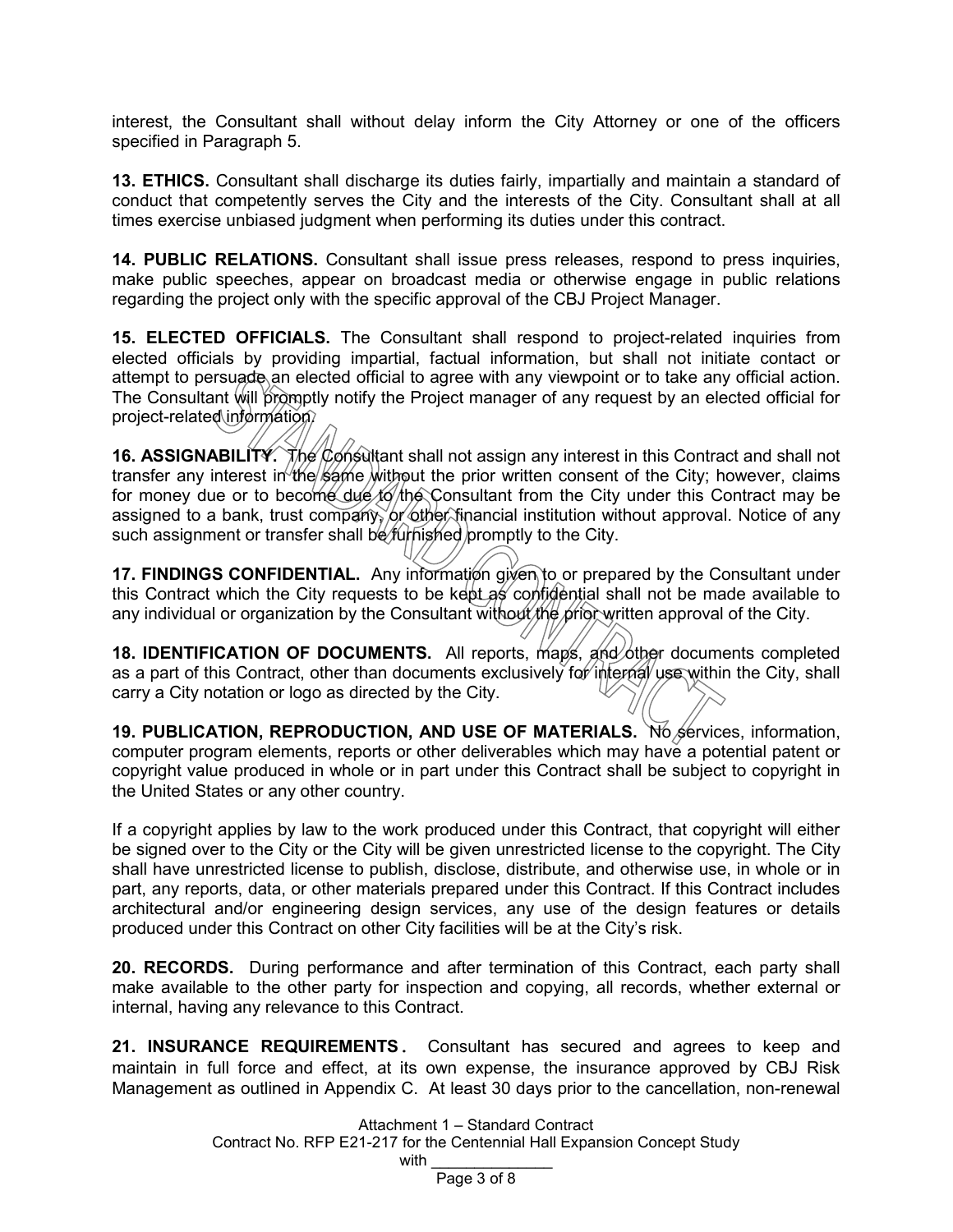or reduction in the amount of coverage, Consultant shall provide written notice to the CBJ's Risk Management. The Consultant's insurance shall be primary and any insurance maintained by the CBJ shall be non-contributory. If the Consultant maintains higher limits than shown below, the CBJ shall be entitled to coverage for the higher limits maintained by the Consultant.

**22. INDEMNIFICATION AND HOLD HARMLESS.** The Consultant agrees to defend, indemnify, and hold harmless CBJ, its employees, and authorized representatives, with respect to any action, claim, or lawsuit arising out of or related to the Consultant's negligent performance of this contract without limitation as to the amount of fees, and without limitation as to any damages, cost or expense resulting from settlement, judgment, or verdict, and includes the award of any attorney's fees even if in excess of Alaska Civil Rule 82. This indemnification agreement applies to the fullest extent permitted by law, meaning that if there is a claim of, or liability for, a joint act, error, or omission of the consultant and the CBJ, the indemnification, defense, and hold harmless obligation of this provision shall be apportioned on a comparative fault basis. This agreement is in full force and effect whenever and wherever any action, claim, or lawsuit is  $\oint$ nitiated, filed, or otherwise brought against CBJ relating to this contract. The obligations of Consultant arise immediately upon actual or constructive notice of any action, claim, or lawsuit. CBJ shall notify Consultant in a timely manner of the need for indemnification, but such notice is not a condition precedent to Consultant's obligations and may be waived where the Consultant has actual notice.

**23. CHOICE OF LAW; JURISDICTION. This Contract shall be governed by the laws of the** State of Alaska. Jurisdiction shall be in the State of Alaska, First Judicial District.

**24. SUCCESSORS.** This Contract shall be binding upon the successors and assigns of the parties.

**25. PRECEDENCE OF DOCUMENTS.** In the event of a conflict between the provisions of this document and its appendices, the order of precedence shall be this document, Appendix A, Appendix B and Appendix C.

In Witness Whereof the parties have affixed their signatures the date first above set out:

#### **CITY AND BOROUGH OF JUNEAU**

Duncan Rorie Watt **Date** City and Borough Manager

**Company name**

Name Date Rank email

Approved as to content:

Greg Smith **Date** Contract Administrator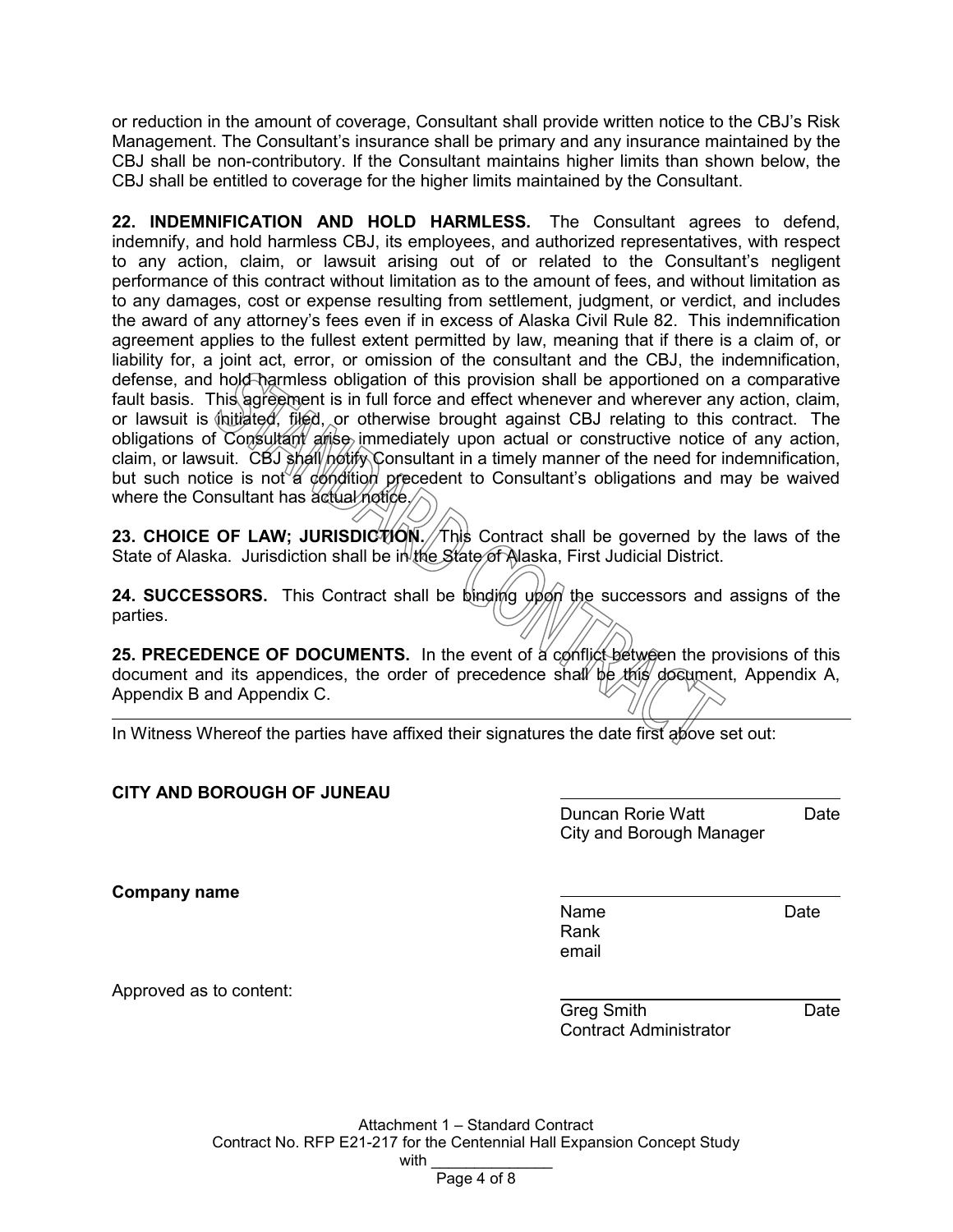#### **APPENDIX A: SCOPE OF SERVICES CENTENNIAL HALL EXPANSION CONCEPT STUDY Contract No. RFP E21-217**

#### **SCOPE:**

- 1. Develop a comprehensive space program for a convention center that addresses both Centennial Hall and the New JACC program needs. Spaces include but are not limited to the following: offices, meeting rooms, ballrooms, community rooms, theater, scene set, practice rooms, sound studio, kitchen, event studio, gallery, retail, dressing rooms, and other support spaces.
- 2. Develop three different concept options for a consolidated Centennial Hall JACC facility that meets the program needs of both organizations, but provides different overall scope and construction value: economy, full-size, and visionary.
- 3. Work with Centennial Hall and New JACC user groups to develop concept options.
- 4. Hold a minimum of two public meetings to collect public feedback on concept options.  $\leq$
- 5. Provide professional cost estimates of the three concept options.
- 6. Provide a concept schedule that identifies key design and construction milestones and includes construction phasing to maintain current programming during the expansion.
- 7. Renderings of the preferred option.

PERSONNEL: The Consultant's primary personnel for this work will be:

**The completion date for this project is June 28, 2021.**

**This contract expires on December 31, 2021, unless an amendment changing this date is fully executed prior to December 31, 2021.**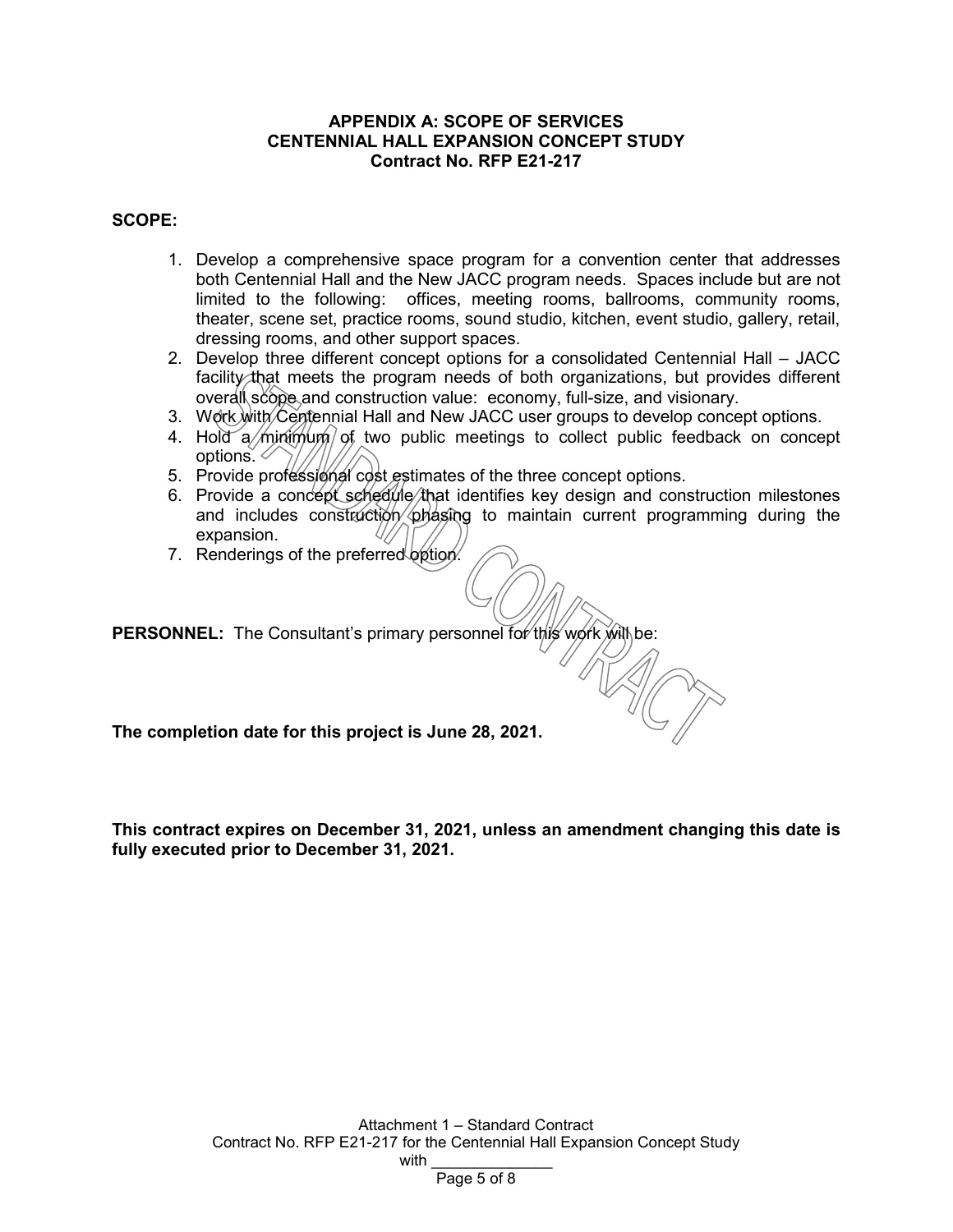#### **APPENDIX B: COMPENSATION CENTENNIAL HALL EXPANSION CONCEPT STUDY Contract No. RFP E21-217**

#### *Amount of Payment*

#### **Lump Sum**

Consultant shall be compensated a lump sum amount of \$\_\_\_\_\_for satisfactory performance of all [or specific services] services described in this contract.

#### **Time and Materials**

Consultant shall be compensated based on time and materials, a not-to-exceed amount of \$ for satisfactory performance of services described in this contract.

Hourly rates shall remain the same for the life of this contract including all amendments, unless the Consultant requests/a  $\frac{1}{4}$  increase. Hourly rate increases may be negotiated on a yearly basis and shall not exceed the percentage increase of the Anchorage Consumer Price Index.

The total Contract amount shall be  $\%$ 

### *Method of Payment*

Monthly Payable within 30 days of receipt of an invoice approved by the project manager and progress report stating the amount of services completed.  $\sqrt{ }$ 

#### *Consultant Invoice Requirements*

- $\triangleright$  Itemized invoices must be submitted that indicate the services performed.
- $\triangleright$  Invoices for this contract must be submitted separately from invoices for services performed under any other contract(s).
- $\triangleright$  Invoices must include the CBJ Contract Number and Purchase Order numbers.

#### *Compensation Based on Time and Materials*

If compensation is based on time and materials, the following shall apply:

Compensation shall be computed based on the hourly billing rates, approved by the CBJ Project Manager, times the actual number of hours spent in the performance of services. The hourly billing rate for each employee is the amount to be paid to the Consultant, and is full compensation for all salary, benefits, taxes, overhead and profit. There shall be no additional compensation for overtime, weekend, or holiday work.

Compensation for subconsultants shall be equal to the amounts actually paid to sub-consultants hereunder plus a negotiated mark-up percentage.

Attachment 1 – Standard Contract Compensation for expenses shall be an amount equal to reimbursable expenses approved in advance by the CBJ Project Manager, necessary and reasonably incurred and actually paid by

Contract No. RFP E21-217 for the Centennial Hall Expansion Concept Study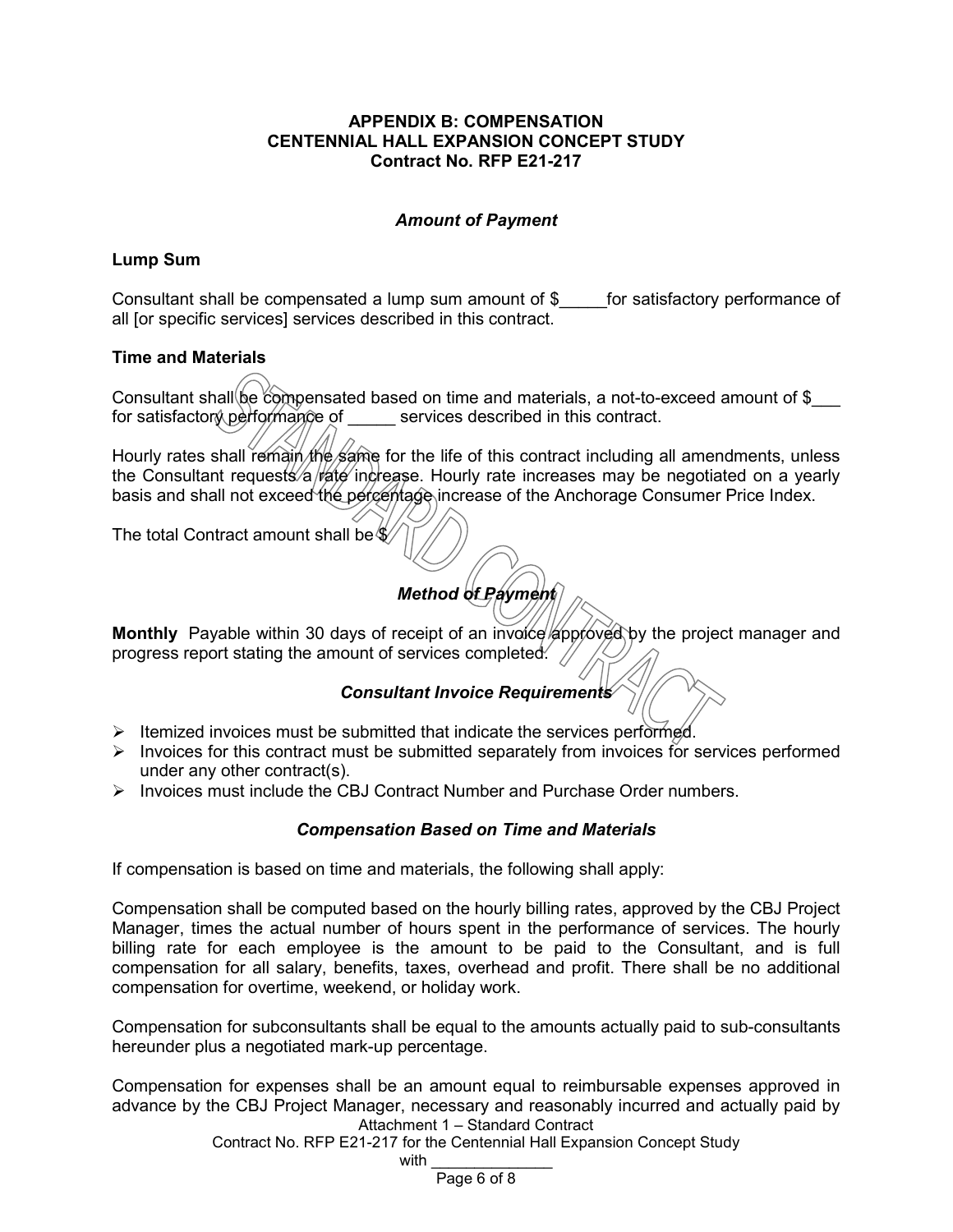the Consultant in the performance of the services hereunder. No markup allowance is allowed. Reimbursable expenses are expenses that are unique to the performance of the services under the Contract and generally contemplate the purchase of outside ancillary services, such as mailing and delivery charges for submittal of drawings, specifications and reports, long distance telephone calls, rentals of equipment, travel and local transportation, meals and lodging on overnight trips.

Reimbursable expenses do not include expenses that are usually and customarily included as part of the Consultant's overhead. For the purposes of this Agreement reimbursable expenses do not include amounts for typing, utilization of computer systems, computer aided design and drafting (CADD), cameras, recording or measuring devices, flashlights and other small, portable equipment, safety supplies, phones, telephone calls, electronic messaging including FAX, Telex and telegrams, or expendable office supplies. Unless otherwise indicated, required insurance is not a reimbursable expense.

The Consultant shall obtain the CBJ Project Manager's written approval prior to making expenditures for reimbursable expenses in excess of \$500 per specific expenditure and for all overnight trips which are reimbursable expenditures as set forth above. The Consultant shall substantiate all billings for reimbursable expenses in excess of \$25 with receipted bills and provide said receipts with the appropriate billing.

The Consultant shall keep, and cause any sub-consultants to keep, daily records of the time spent in the performance of services hereunder by all persons whose billing rates will be the basis for compensation as well as records and receipts of reimbursable expenditures hereunder. Failure to do so shall be a conclusive *waiver* of any right to compensation for such services or expenses as are otherwise compensable hereunder.

The CBJ shall have the right to inspect all records of the Consultant, and of any subconsultants, pertaining to this project. Records shall be maintained by the Consultant and subconsultants for a period of three years after completion of services.

When travel is necessary as part of the professional services to be provided, the following shall be followed:

- ♦ Airline tickets should be purchased at the 14 day advanced purchase price. The CBJ will not pay for First Class travel. Any deviation shall be approved in writing in advance by the CBJ Project Manager.
- ♦ Per diem meal allowance shall be: \$60.00 (\$12.00 for breakfast, \$16.00 for lunch and \$32.00 for dinner).
- $\bullet$  The Consultant shall stay at the hotel with a daily rate not to exceed \$150.00.
- ♦ Travel agent fees, tips, alcohol or bar tabs shall not be paid by the CBJ.
- $\bullet$  Car rental, parking, and taxi fees shall be reasonable and not excessive. This reimbursement is for services in Juneau only. Parking fees, etc. outside of Juneau will not be reimbursed.